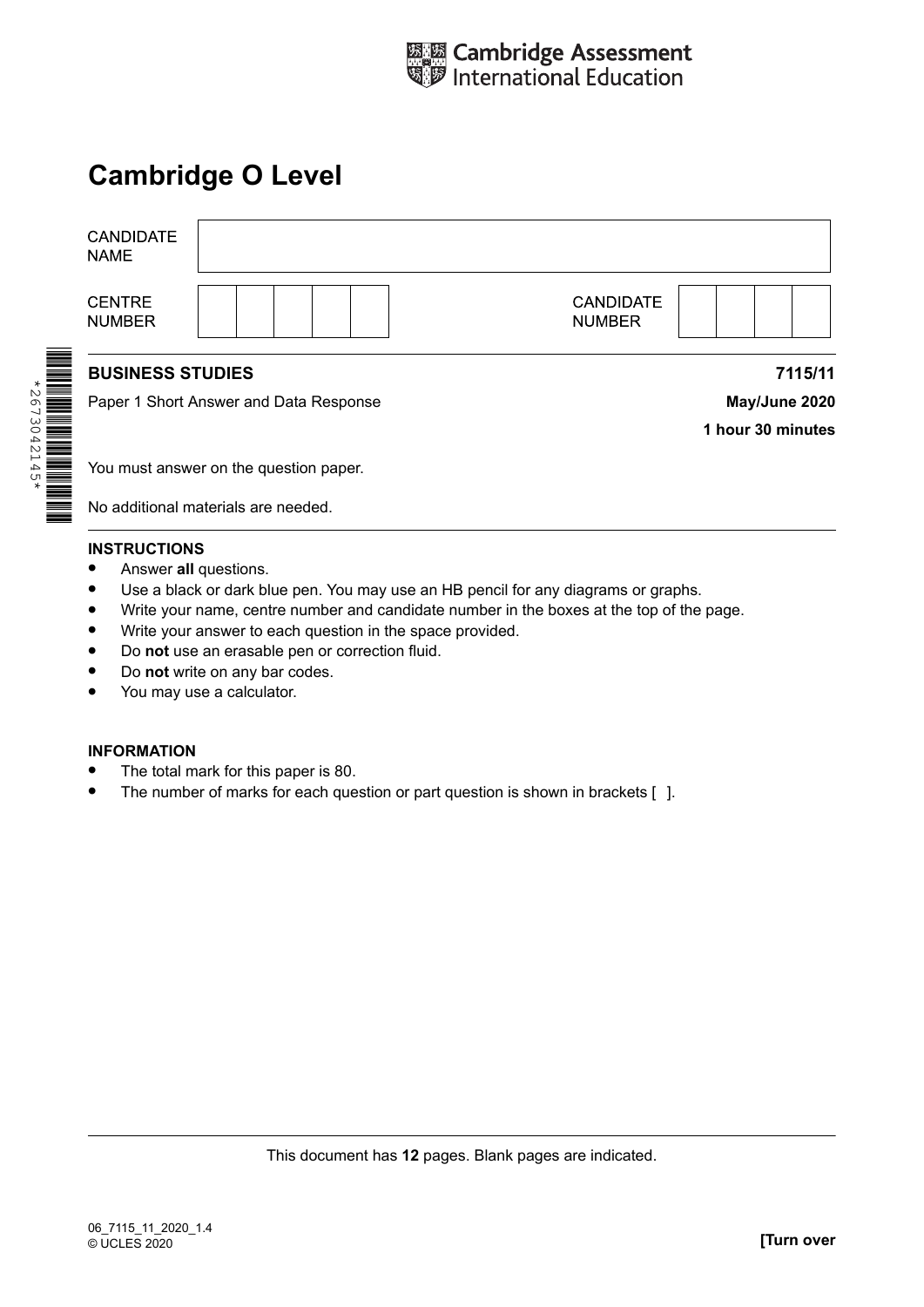$\mathbf{1}$ Kara's business makes wax candles. She sells them to retailers at low prices. She gives retailers 60 days to pay. Kara has to pay her suppliers when raw materials are delivered. Kara used crowd-funding to set up her business. The bank would not give Kara a loan as she did not have a business plan. Last year revenue was \$50 000. Demand is increasing but Kara is not yet able to benefit from economies of scale. She said: 'Cash-flow is a problem. All cash inflows are used to buy inventory.'

|     | (a) Define 'crowd-funding'.                                                                                  |       |
|-----|--------------------------------------------------------------------------------------------------------------|-------|
|     |                                                                                                              |       |
|     |                                                                                                              |       |
|     |                                                                                                              |       |
|     |                                                                                                              | $[2]$ |
|     | (b) State two economies of scale.                                                                            |       |
|     |                                                                                                              |       |
|     |                                                                                                              |       |
|     |                                                                                                              |       |
|     |                                                                                                              | $[2]$ |
|     |                                                                                                              |       |
| (c) | Outline two reasons why a bank might want Kara to produce a business plan before agreeing<br>to give a loan. |       |
|     |                                                                                                              |       |
|     |                                                                                                              |       |
|     |                                                                                                              |       |
|     |                                                                                                              |       |
|     |                                                                                                              |       |
|     |                                                                                                              |       |
|     |                                                                                                              |       |
|     |                                                                                                              |       |
|     |                                                                                                              | [4]   |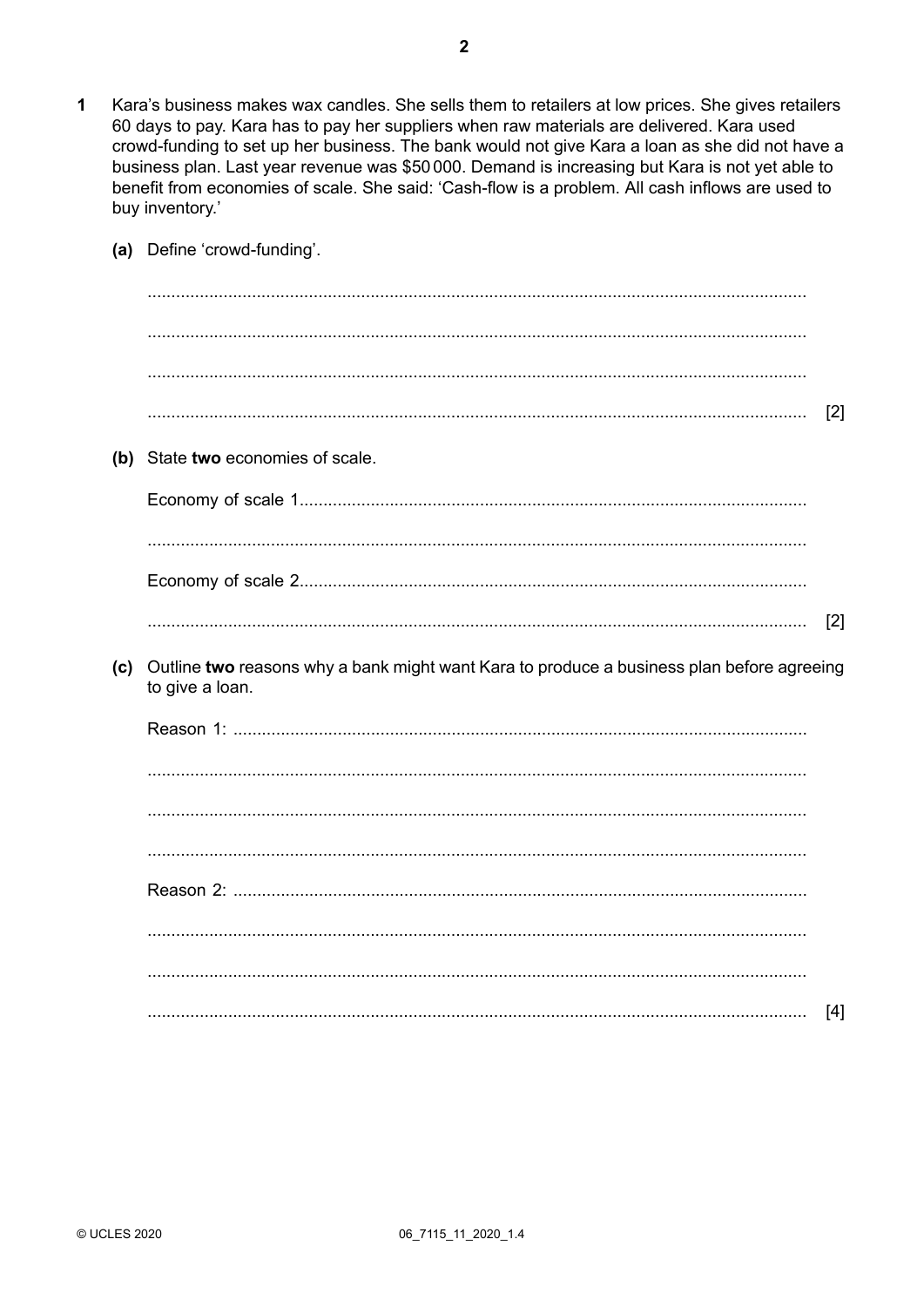| (d) Explain two factors Kara should consider when deciding whether to increase prices.                                             |
|------------------------------------------------------------------------------------------------------------------------------------|
|                                                                                                                                    |
|                                                                                                                                    |
|                                                                                                                                    |
|                                                                                                                                    |
|                                                                                                                                    |
|                                                                                                                                    |
|                                                                                                                                    |
|                                                                                                                                    |
|                                                                                                                                    |
|                                                                                                                                    |
|                                                                                                                                    |
|                                                                                                                                    |
|                                                                                                                                    |
|                                                                                                                                    |
| Do you think delaying payments to suppliers is the best way for a small business to improve<br>its cash-flow? Justify your answer. |
|                                                                                                                                    |
|                                                                                                                                    |
|                                                                                                                                    |
|                                                                                                                                    |
|                                                                                                                                    |
|                                                                                                                                    |
|                                                                                                                                    |
|                                                                                                                                    |
|                                                                                                                                    |
|                                                                                                                                    |
|                                                                                                                                    |
|                                                                                                                                    |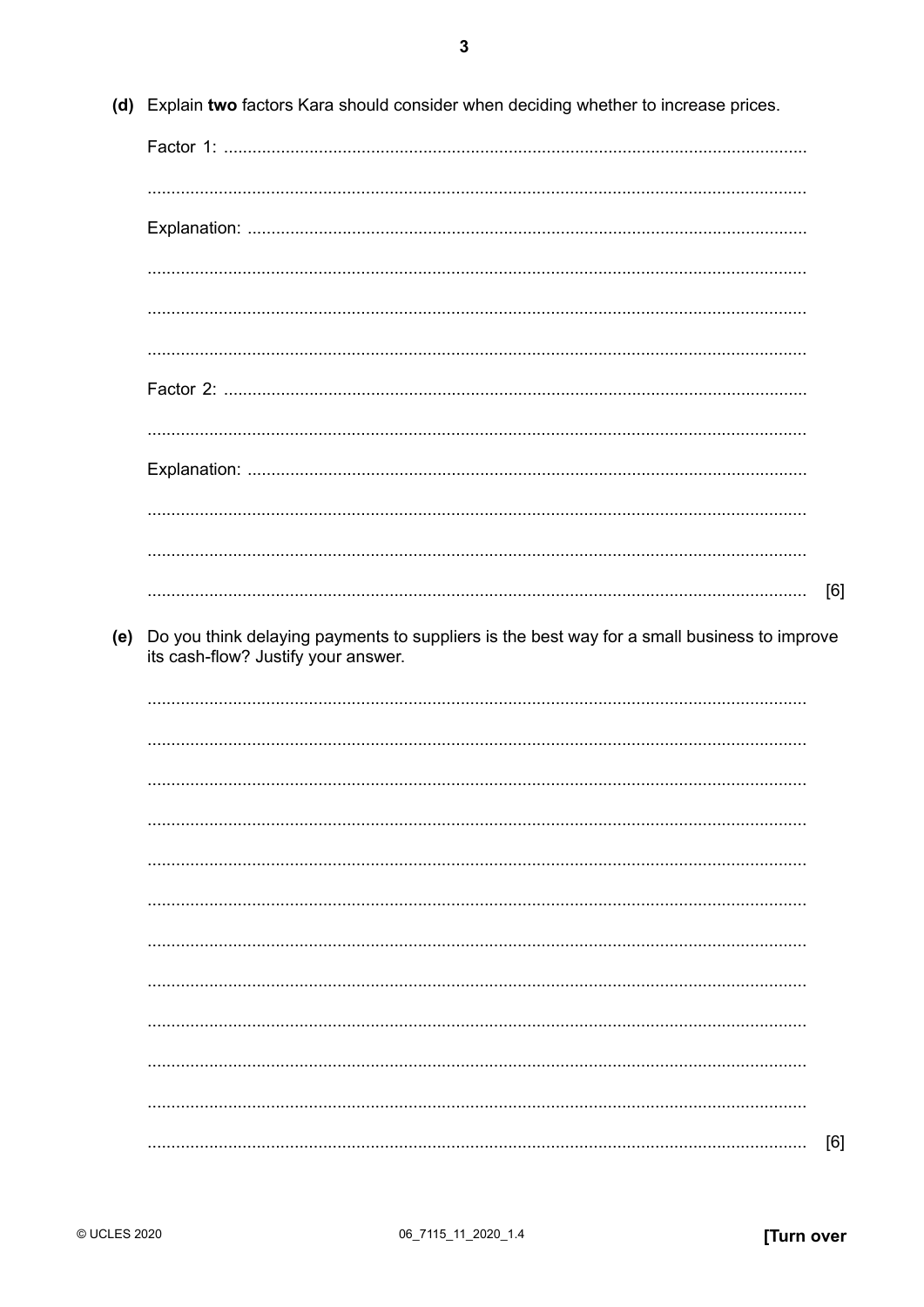$\overline{2}$ BCK is a multinational company which operates many gold mines. One of BCK's objectives is to contribute to sustainable development. The Managing Director said: 'We value all of our stakeholders. With 10000 employees it is important to have the right leadership style. BCK needs well-motivated employees.' The Managing Director also thinks that effective communication with suppliers is very important.

|     | (a) Define 'multinational company'.                                          |       |
|-----|------------------------------------------------------------------------------|-------|
|     |                                                                              |       |
|     |                                                                              |       |
|     |                                                                              | $[2]$ |
|     | (b) State two ways of motivating employees.                                  |       |
|     |                                                                              |       |
|     |                                                                              |       |
|     |                                                                              |       |
|     |                                                                              | $[2]$ |
| (c) | State four factors that might affect the leadership style used by a manager. |       |
|     |                                                                              |       |
|     |                                                                              |       |
|     |                                                                              |       |
|     |                                                                              |       |
|     |                                                                              |       |
|     |                                                                              |       |
|     |                                                                              | [4]   |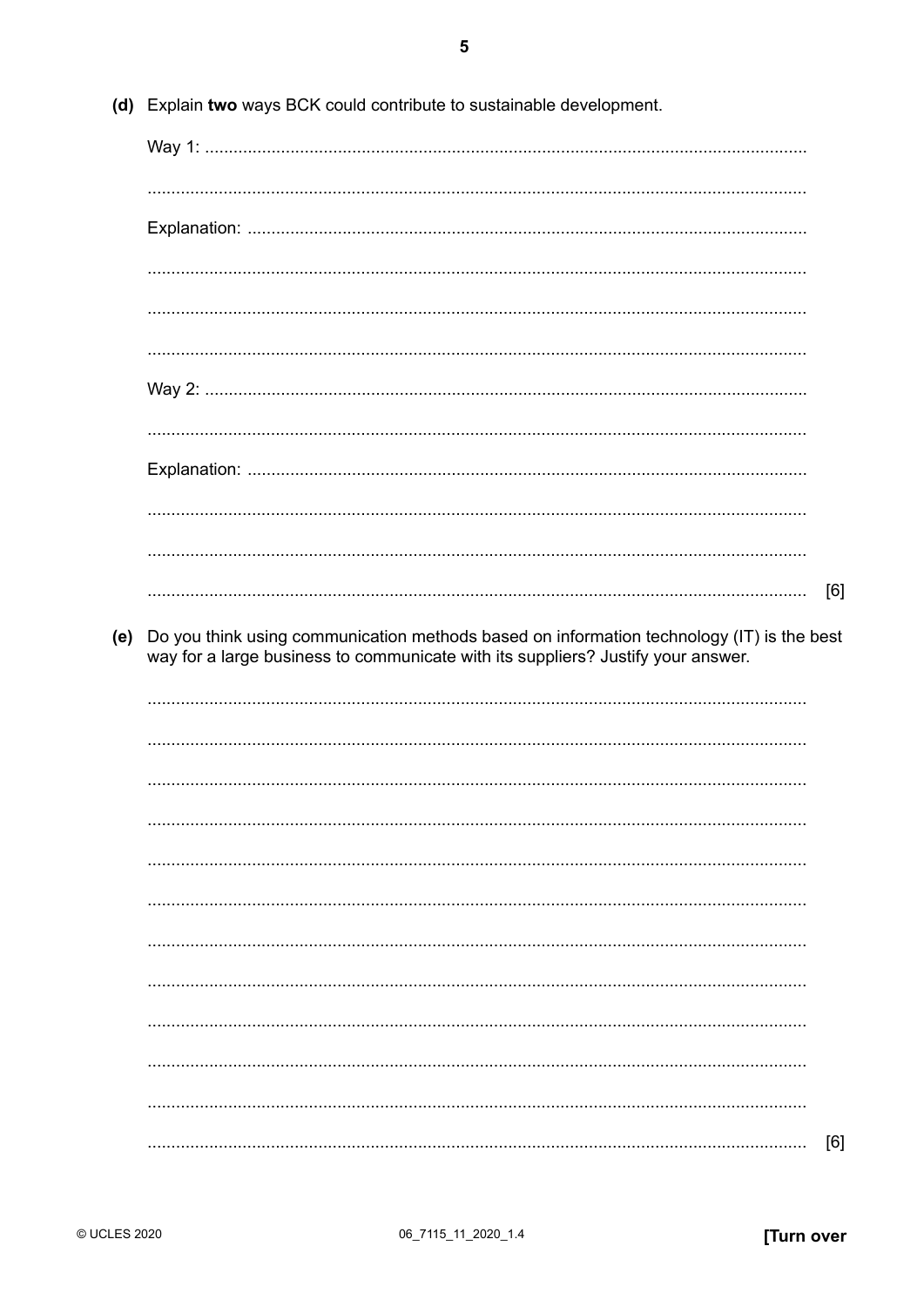NWA is a large and profitable airline business. It has grown quickly over the past 10 years and new  $\overline{3}$ aeroplanes have helped to improve its brand image. NWA offers low priced flights for tourists to 50 countries. Sales promotion is an important part of NWA's marketing mix. The Finance Director is worried that NWA has a high level of debt as its main source of finance is bank loans. The organisational chart of NWA has many levels of hierarchy with narrow spans of control.

|                            |                                                                       | Table 3.1                                                                                     |       |
|----------------------------|-----------------------------------------------------------------------|-----------------------------------------------------------------------------------------------|-------|
|                            |                                                                       | Cost and price data for a typical NWA flight (2019)                                           |       |
|                            | Price per customer                                                    | \$40                                                                                          |       |
| <b>Fixed costs</b>         |                                                                       | \$2000                                                                                        |       |
| Variable cost per customer |                                                                       | \$24                                                                                          |       |
|                            | Maximum number of customers                                           | 200                                                                                           |       |
|                            | (a) Define 'brand image'.                                             |                                                                                               |       |
|                            |                                                                       | (b) Calculate the break-even number of customers for a typical NWA flight. Show your working. | $[2]$ |
|                            |                                                                       |                                                                                               | $[2]$ |
| (c)                        | Outline two possible problems for NWA of having a high level of debt. |                                                                                               |       |
|                            |                                                                       |                                                                                               | $[4]$ |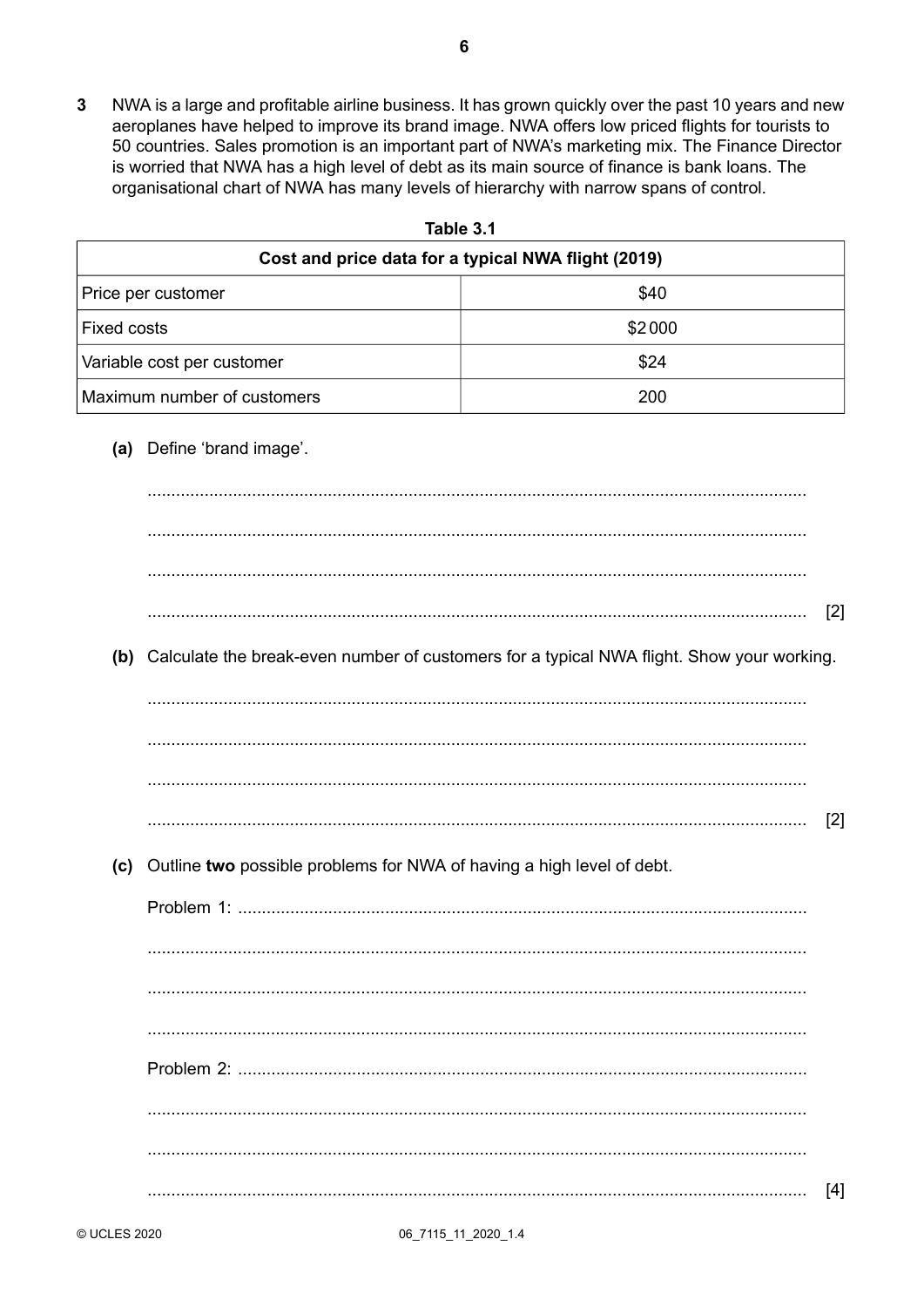|     | (d) Explain how two methods of sales promotion could increase sales for NWA.                                                                 |     |
|-----|----------------------------------------------------------------------------------------------------------------------------------------------|-----|
|     |                                                                                                                                              |     |
|     |                                                                                                                                              |     |
|     |                                                                                                                                              |     |
|     |                                                                                                                                              |     |
|     |                                                                                                                                              |     |
|     |                                                                                                                                              |     |
|     |                                                                                                                                              |     |
|     |                                                                                                                                              |     |
|     |                                                                                                                                              |     |
|     |                                                                                                                                              |     |
|     |                                                                                                                                              |     |
|     |                                                                                                                                              |     |
|     |                                                                                                                                              |     |
|     |                                                                                                                                              |     |
|     |                                                                                                                                              |     |
|     |                                                                                                                                              | [6] |
|     |                                                                                                                                              |     |
| (e) | Do you think that having many levels of hierarchy is the best type of organisational structure<br>for a large business? Justify your answer. |     |
|     |                                                                                                                                              |     |
|     |                                                                                                                                              |     |
|     |                                                                                                                                              |     |
|     |                                                                                                                                              |     |
|     |                                                                                                                                              |     |
|     |                                                                                                                                              |     |
|     |                                                                                                                                              |     |
|     |                                                                                                                                              |     |
|     |                                                                                                                                              |     |
|     |                                                                                                                                              |     |
|     |                                                                                                                                              |     |
|     |                                                                                                                                              |     |
|     |                                                                                                                                              |     |
|     |                                                                                                                                              |     |
|     |                                                                                                                                              | [6] |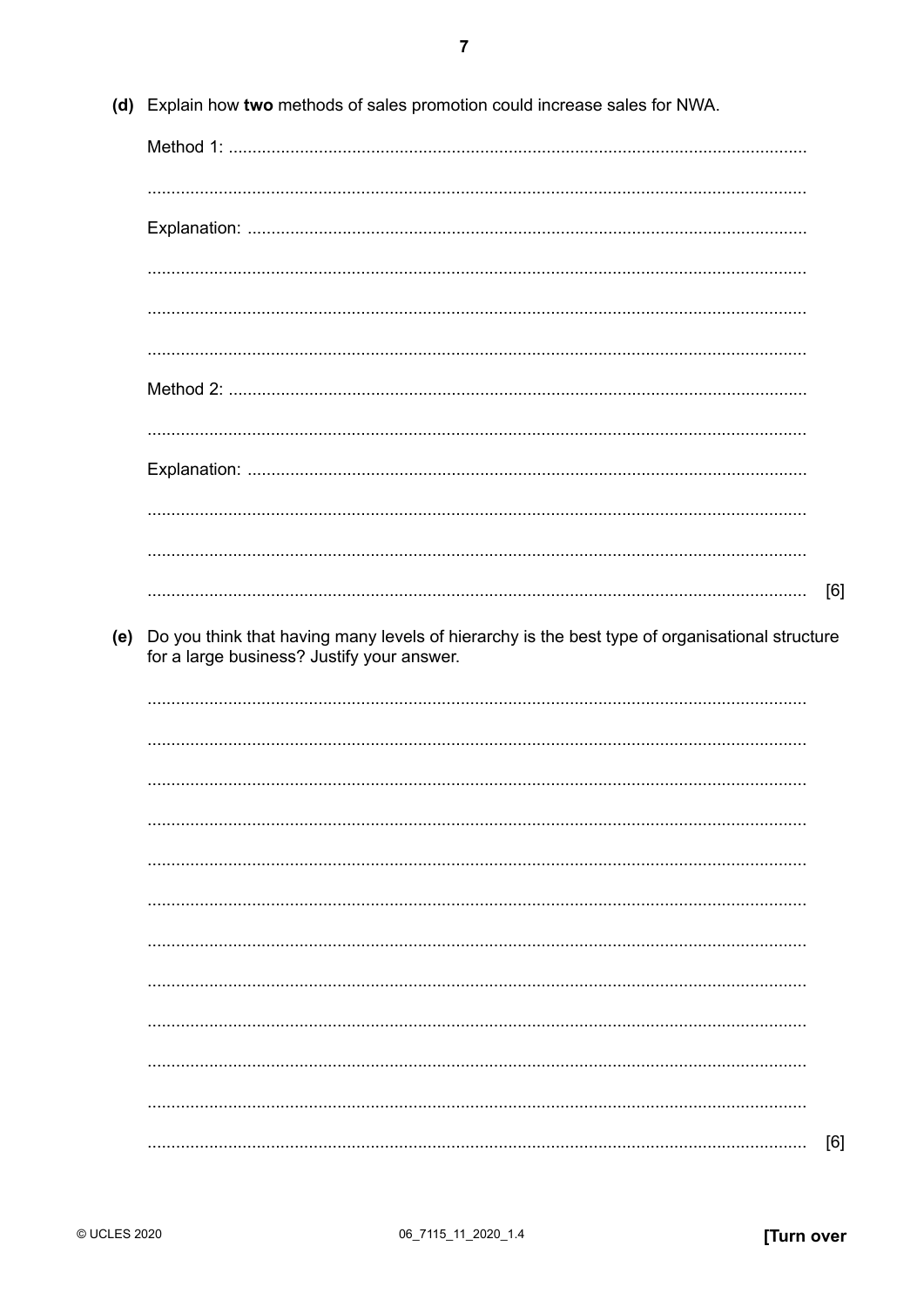- BMT is a business partnership owned by 2 brothers. The brothers received government support  $\boldsymbol{\Lambda}$ when they started BMT 6 years ago. BMT now has 30 employees who make high quality watches. The business tries to achieve lean production. Demand has increased each year and in 2019 BMT sold 8000 watches. BMT makes some parts for watches and all the other parts are imported. BMT had to consider a number of factors, including exchange rates, when deciding whether to import parts for watches.
	- (a) Identify two reasons why a government might support business start-ups. (b) State two types of business organisation (other than partnership). (c) Outline two disadvantages of BMT being a business partnership.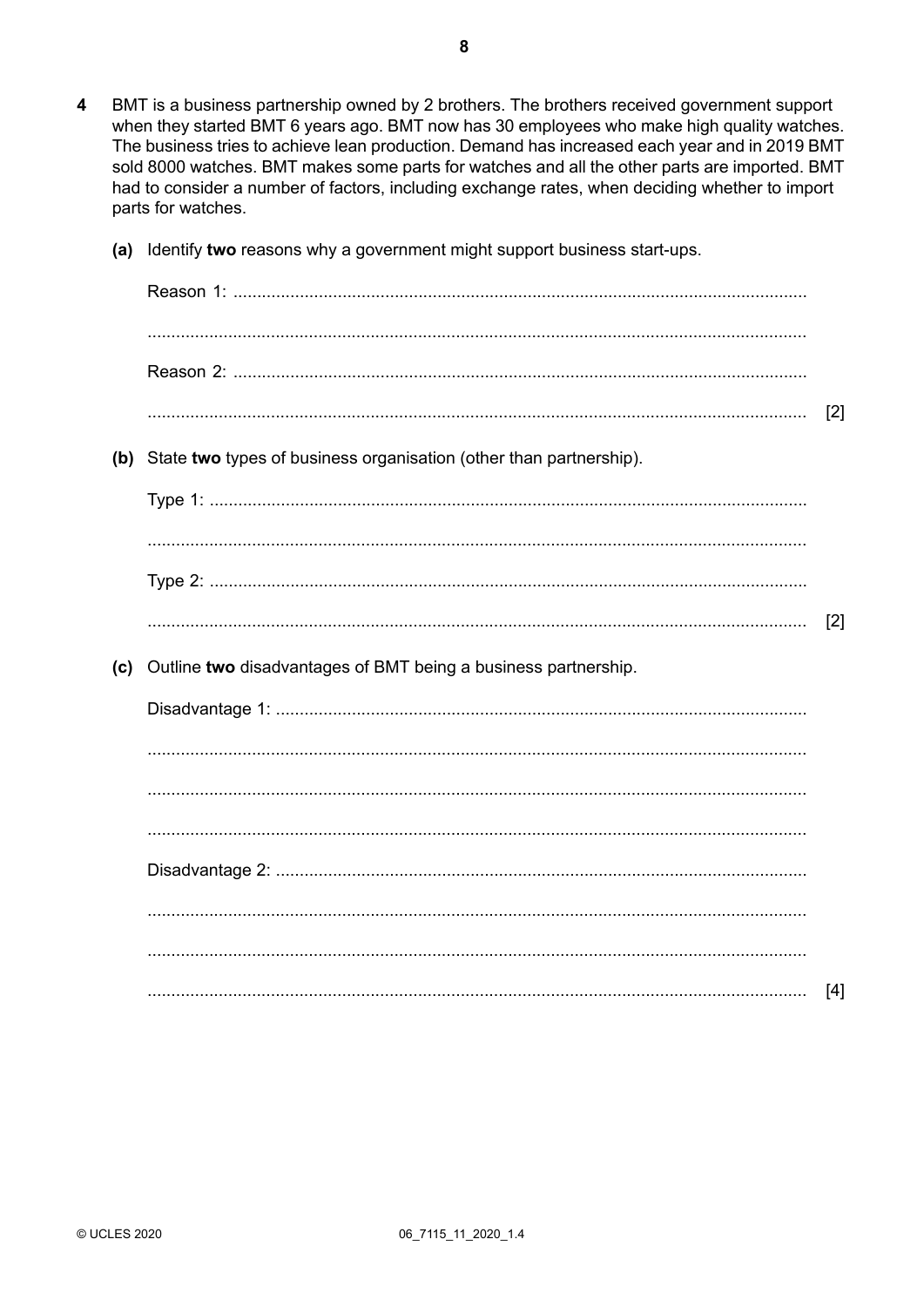|     | (d) Explain two ways BMT could achieve lean production.                                                                                                                          |     |
|-----|----------------------------------------------------------------------------------------------------------------------------------------------------------------------------------|-----|
|     |                                                                                                                                                                                  |     |
|     |                                                                                                                                                                                  |     |
|     |                                                                                                                                                                                  |     |
|     |                                                                                                                                                                                  |     |
|     |                                                                                                                                                                                  |     |
|     |                                                                                                                                                                                  |     |
|     |                                                                                                                                                                                  |     |
|     |                                                                                                                                                                                  |     |
|     |                                                                                                                                                                                  |     |
|     |                                                                                                                                                                                  |     |
|     |                                                                                                                                                                                  |     |
|     |                                                                                                                                                                                  | [6] |
|     |                                                                                                                                                                                  |     |
| (e) |                                                                                                                                                                                  |     |
|     | Do you think the exchange rate is the most important factor for a business to consider when<br>deciding whether to import parts for a high quality product? Justify your answer. |     |
|     |                                                                                                                                                                                  |     |
|     |                                                                                                                                                                                  |     |
|     |                                                                                                                                                                                  |     |
|     |                                                                                                                                                                                  |     |
|     |                                                                                                                                                                                  |     |
|     |                                                                                                                                                                                  |     |
|     |                                                                                                                                                                                  |     |
|     |                                                                                                                                                                                  |     |
|     |                                                                                                                                                                                  |     |
|     |                                                                                                                                                                                  |     |
|     |                                                                                                                                                                                  |     |
|     |                                                                                                                                                                                  | [6] |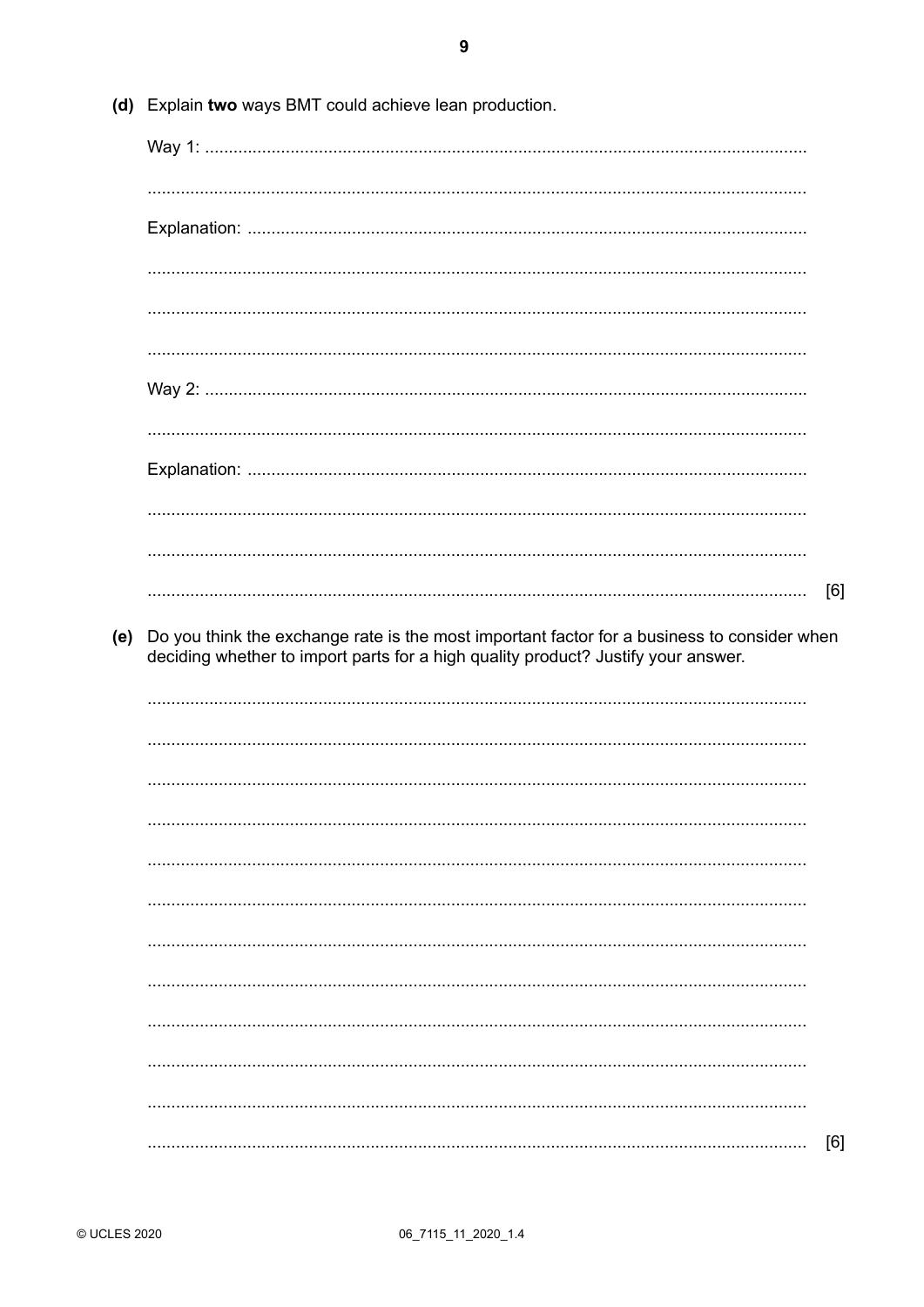## **BLANK PAGE**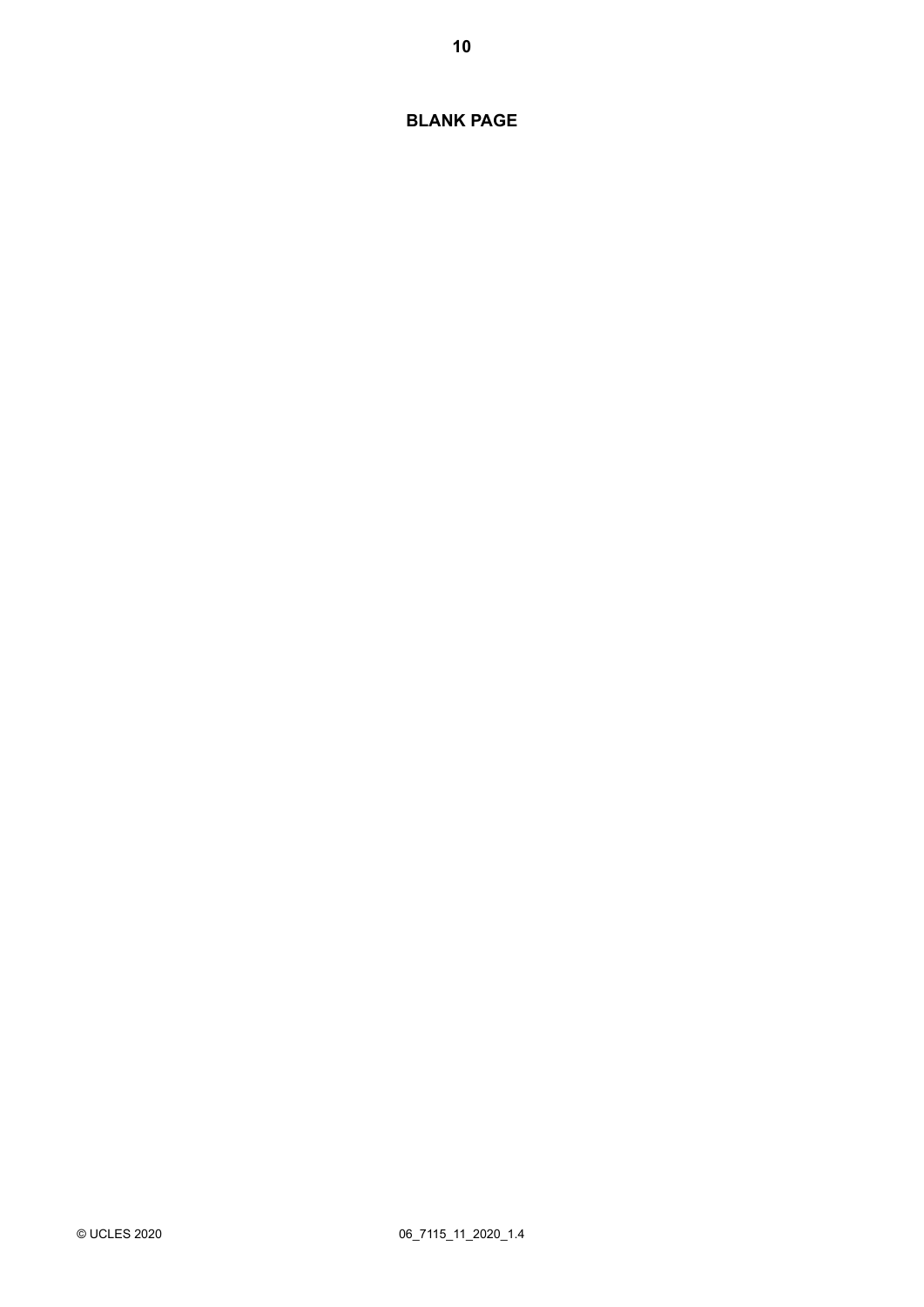# **BLANK PAGE**